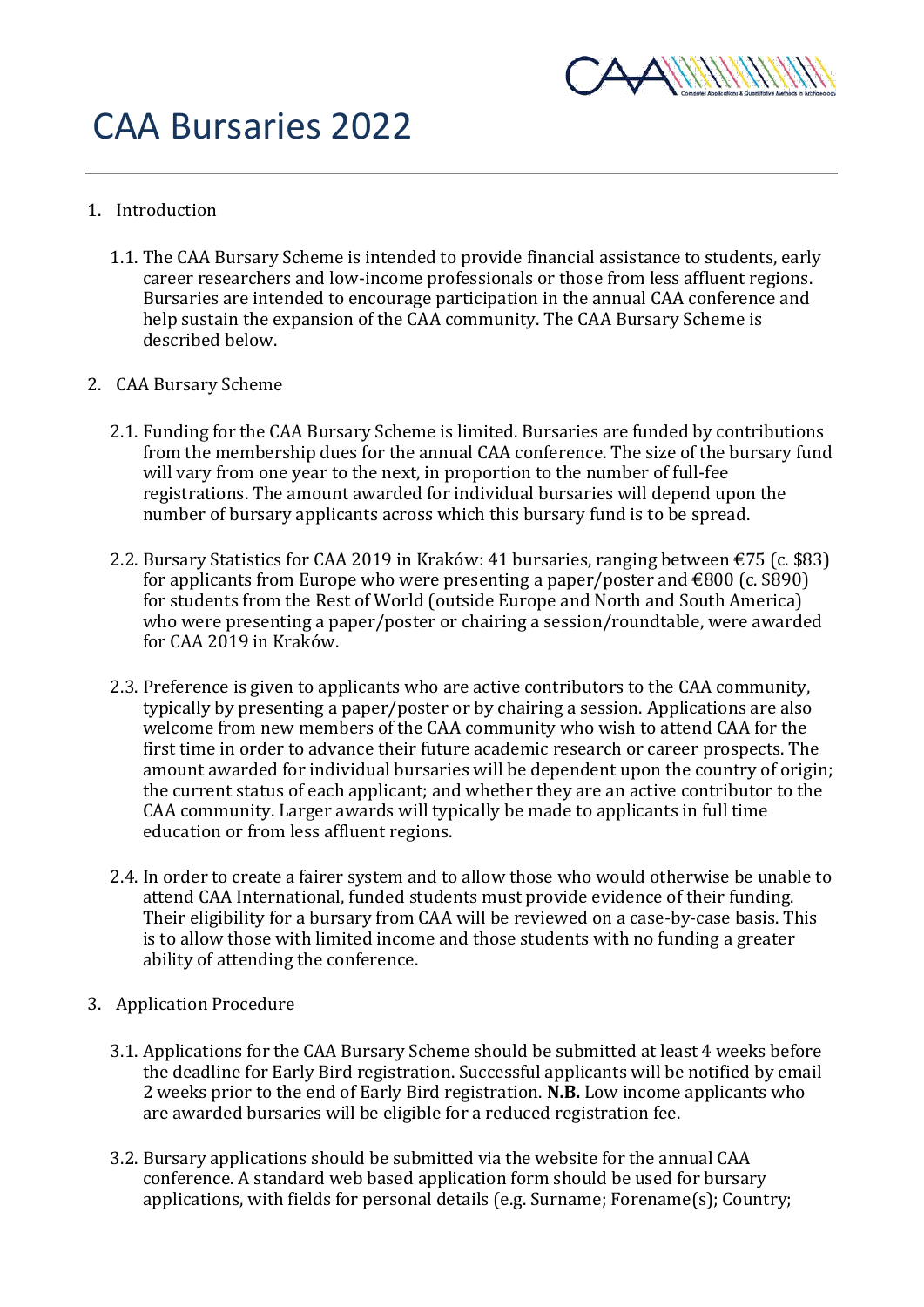

Email address; Status; Whether the applicant has attended CAA previously); a brief statement (including why a bursary has been requested, details of other applications for funding and details of whether the applicant is presenting a paper/poster, chairing a session/round table or contributing to the conference); supporting documents (including a CV and confirmation of student/employment status for this academic year),; and a breakdown of the predicted itemised costings (including registration fee, flights, accommodation, etc.). For those presenting a paper/poster/round table, the title and abstract must be given. Indication of the level of authorship (first and presenting/ second etc.) must be also be provided.

- 3.3. A submission without a completed form and supporting documentation will be automatically rejected.
- 3.4. Applications will be assessed by the Bursary Committee which will comprise: the Bursary and Student/Low Income Officer, the Treasurer of CAA, one representative of the current CAA conference organizing team, a second member of the ESC (chosen by the ESC), plus at least one CAA member co-opted by the Steering Committee. If an application is rejected, a reason for rejecting the application must be clearly stated.
- 3.5. Appeals against the decision of the Bursary Committee should be made in the first instance directly to the Bursary Committee within 10 days. Subsequent appeals should be made to the Steering Committee. All decisions that are appealed will be reviewed and the applicant will be notified of the outcome of that review within 2 weeks of submission of the appeal. Applicants with successful appeals will be provided with a discount code so that they can register at the reduced conference rate after the deadline for early bird registration has expired.
- 3.6. At the discretion of the Bursary Committee, late or emergency applications due to unforeseen circumstances may be considered in exceptional cases.
- 4. Payment of Bursaries
	- 4.1. Bursaries will be paid with a BANK TRANSFER in EUROS, i.e. the currency of the country where the CAA international bank account is being held, after bursary recipients have signed their presence at the conference. The amount awarded will be stated in the email confirming that an applicant has been successful in applying to the CAA Bursary Scheme. Bursary recipients will be e-mailed a bank account details form they are supposed to bring with them to the signing of the bursary. Only in very pressing cases the bursary will be paid in cash (in pounds) at the location.
	- 4.2. Bursaries will be paid after the bursary recipients have signed off their bank details with the Bursary and Student/Low Income Officer at lunchtime on the first full day of the annual CAA conference (Tuesday 9<sup>th</sup> August 2022). The date and time of when the bank details will be confirmed will be announced on the conference webpage, in the conference programme and by email to those that will receive a CAA bursary. Bursary recipients must attend the signing of bursaries on the first day, or email the Bursary and Student/Low Income Officer in advance of their absence, otherwise they will not receive the bursary. Photographic proof of identity (passport, driving license etc.) will be required when bank details are collected. The bursary bank transfer will be authorised after the signing of the bank account details.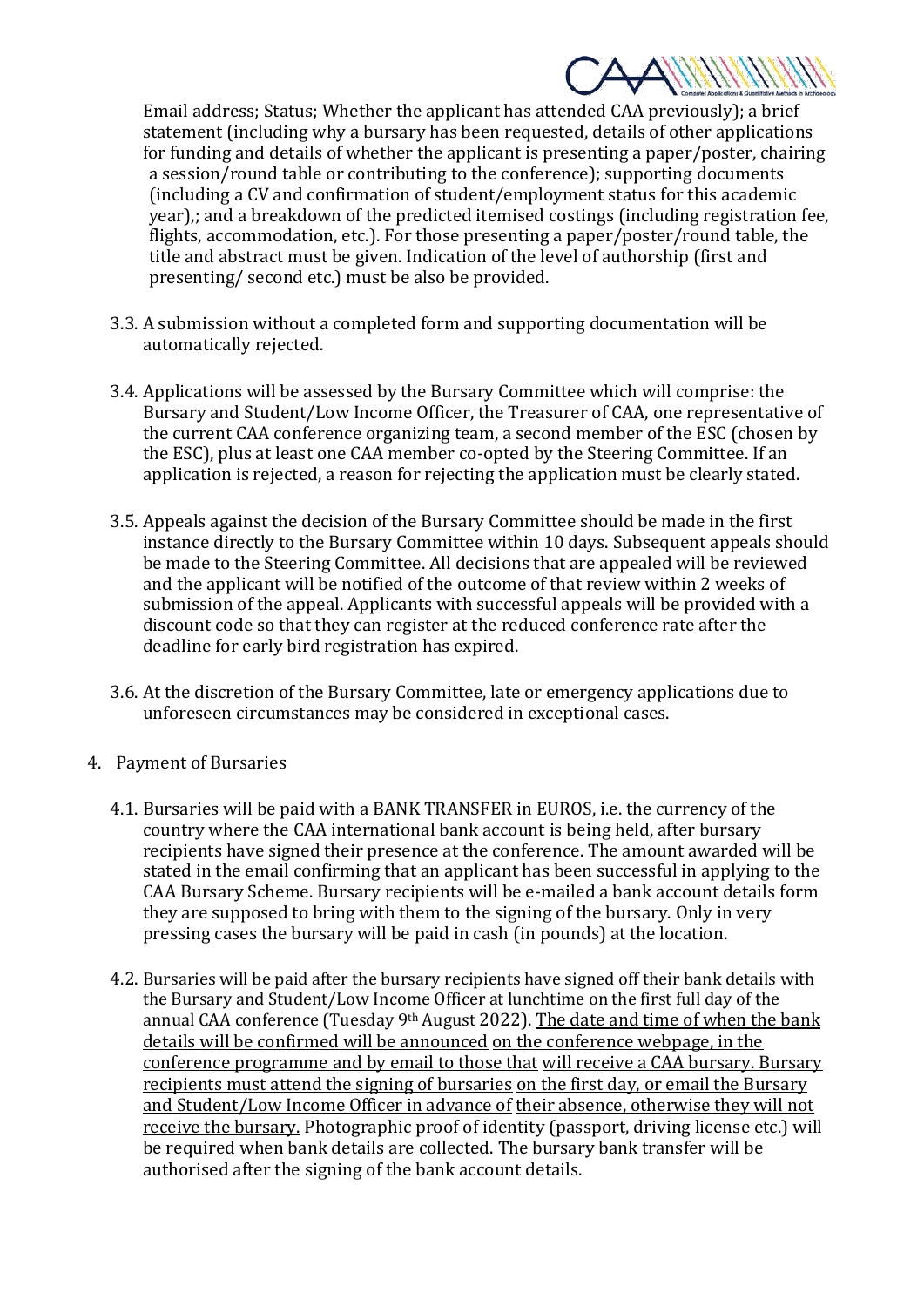

- 4.3. Unclaimed or rejected bursaries will be returned to the Bursary Fund and used for the next conference. At the Bursary Committee's discretion, rejected bursaries may be redistributed within the current year.
- 5. Eligibility
	- 5.1. Students, early career researchers and professionals on low incomes or from less affluent regions are eligible to apply to the CAA Bursary Scheme. Applicants should concisely explain the reasons that they are applying for a bursary in the personal statement they upload through the web based application form. Where an applicant is chairing a session or presenting a paper, this should be clearly stated in the personal statement.
	- 5.2. Applicants are expected to seek additional funding from other sources where possible. The amounts requested from other sources should also be clearly and concisely stated in the personal statement section of the web-based application form.
	- 5.3. A current CV should be submitted with all applications to the CAA Bursary Scheme. Applicants should also submit supporting documents that confirm their status for this academic year: students should supply a copy of their student card (with a valid expiry date) or a letter confirming the course that they are studying for and their year of study from their head of department on official letterhead; other applicants should supply a letter stating their job title and salary from their employer on an official letterhead. All information will remain confidential.
	- 5.4. All funded students must state their current funding support as well as the funding body.
	- 5.5. Where necessary the Bursary committee will request low-income individuals to provide a 12-month break down of their income. Issues have arisen in the past where individuals have misused this status, and applied for support when in well paid full time positions. To avoid misuse of our system, this information is required on a needs must basis.
	- 5.6. A breakdown of the predicted itemised costs including the registration fee, flights, accommodation and any other costings should be provided. This will be used by the Bursary Committee when reviewing each application.
- 6. Key Challenges
	- 6.1. The CAA Bursary Scheme should be flexible in order to meet the changing demands of the organisation and its membership. Bursaries have enabled a large number of people to attend the annual CAA conference and to continue to participate in the wider CAA community – a tradition that should continue long into the future.
	- 6.2. In formalising the CAA Bursary Scheme it is necessary to address three main challenges: 1) uncertainty of demand, particularly with regard to applicants on low incomes; 2) transparency and fairness, without being too restrictive; 3) geographic expansion, enabling student/low income applicants to attend more distant conferences.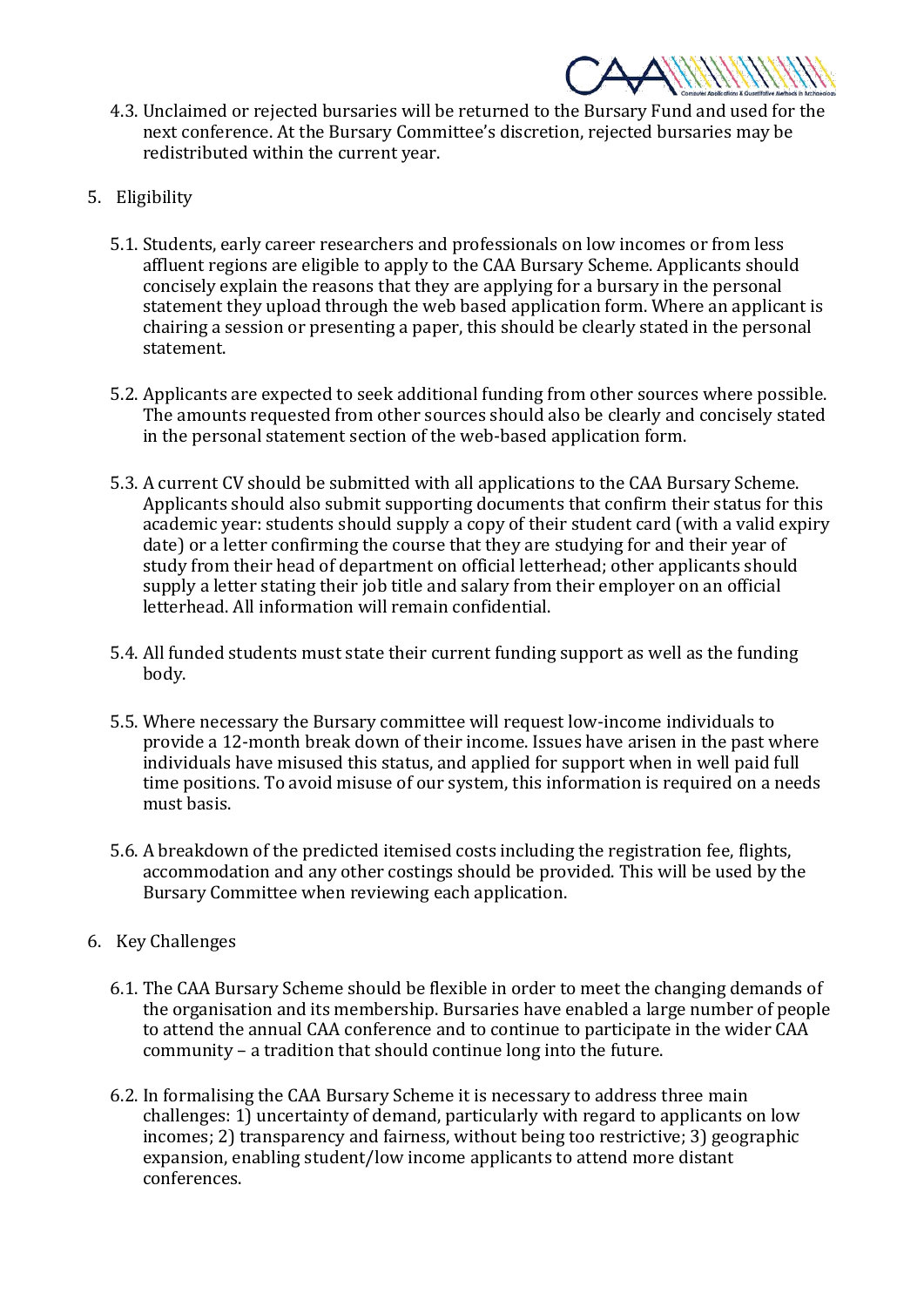

- 7. Tiered Bursaries
	- 7.1. Demographic data is required in order to assess the likely demand on the CAA Bursary Scheme. Basic statistics, including the total number of applications received/approved/rejected, the number of applications from students, early career researchers and others on low incomes, the number of applicants from different countries and geographic regions should be collected and used to monitor trends.
	- 7.2. Until such data is available, a tiered system similar to that used from CAA2012 onwards will be used to award bursaries (Tables 1 to 6). The system used was based

on the status (Student, Low Income or Non-Presenter<sup>1</sup>) and geographic origin of the applicant (Host Nation/State, European Union, North America or Rest of World). Although simple, it is transparent and easy to adapt from one year to the next. A weighting will be applied to non-funded students and presenters who are first authors (presenting).

|                       | Student | Low Income | Non-Presenter |
|-----------------------|---------|------------|---------------|
| <b>United Kingdom</b> | £150    | £125       | £75           |
| <b>European Union</b> | £175    | £150       | £100          |
| <b>North America</b>  | £225    | £200       | £125          |
| <b>Rest of World</b>  | £250    | £225       | £150          |

*Table 1. Tiered bursaries awarded for Southampton (CAA2012)* 

*Table 2. Tiered bursaries awarded for Perth (CAA2013)* 

|                          | Student  | Low Income | Non-Presenter |
|--------------------------|----------|------------|---------------|
| <b>Western Australia</b> | -        | AUS\$75    |               |
| <b>Rest of Australia</b> | AUS\$295 | AUS\$295   |               |
| <b>European Union</b>    | AUS\$410 | AUS\$365   | AUS\$225      |
| <b>North America</b>     | AUS\$410 | AUS\$365   | AUS\$225      |
| <b>Rest of World</b>     |          | AUS\$410   |               |

*Table 3. Tiered bursaries awarded for Paris (CAA2014)* 

|                       | Student | Low Income | Non-Presenter |
|-----------------------|---------|------------|---------------|
| France                |         |            | €150          |
| <b>European Union</b> | €320    | €275       | €200          |
| <b>North America</b>  | €480    |            | €300          |
| <b>Rest of World</b>  | €600    |            |               |

<sup>1</sup> Student/low income professional who is not presenting a paper/poster nor chairing a session/roundtable.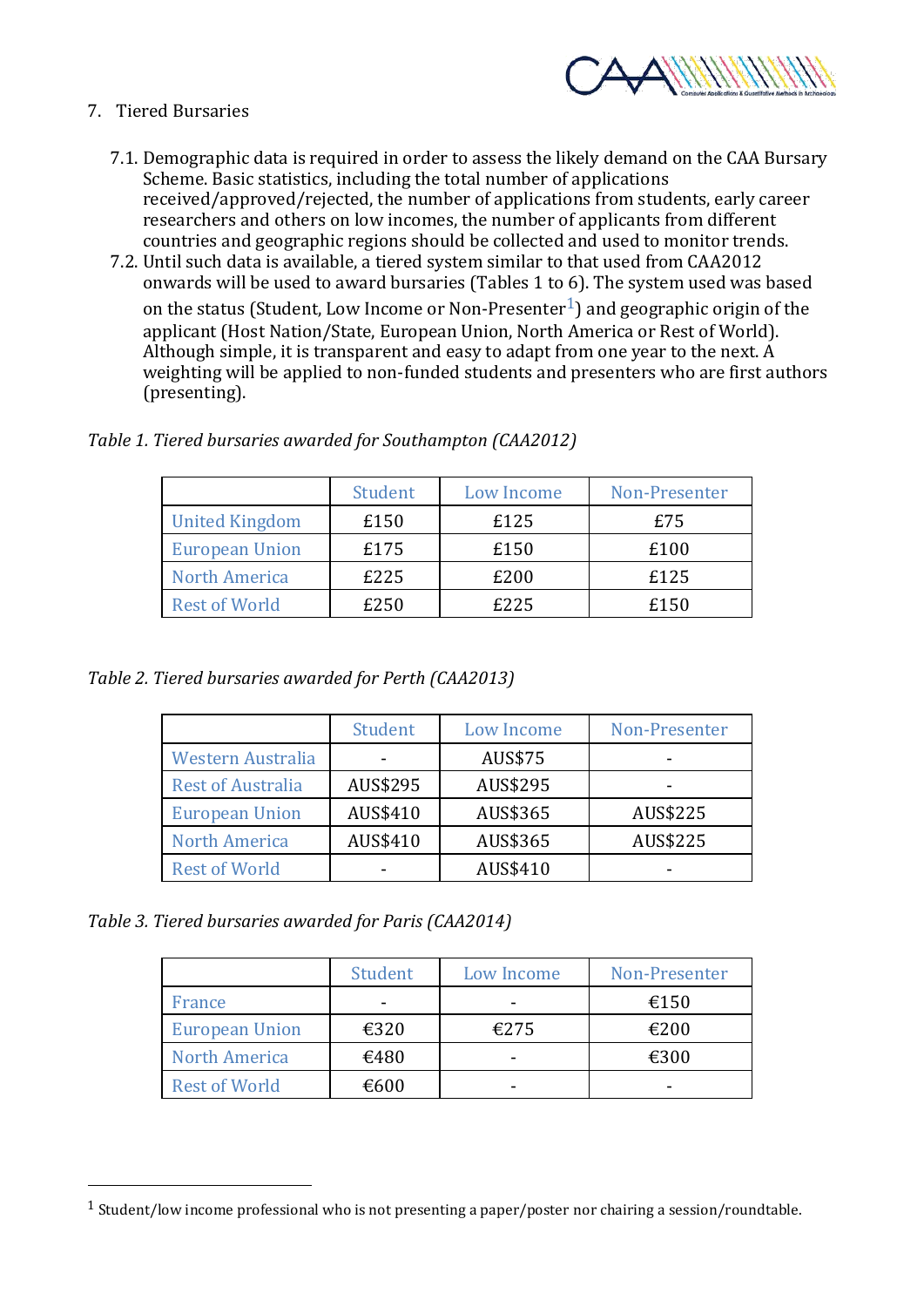

*Table 4. Tiered bursaries awarded for Oslo (CAA2016)* 

|                      | Student | Low Income | Non-Presenter |
|----------------------|---------|------------|---------------|
| <b>Norway</b>        |         |            | €170          |
| <b>NW Europe</b>     | €245    | €195       | €170          |
| <b>SE Europe</b>     | €295    | €245       | €170          |
| <b>North America</b> | €420    | €370       |               |
| <b>Rest of World</b> |         |            |               |

*Table 5. Tiered bursaries awarded for Atlanta (CAA2017)* 

|            | Student     | Student | Low Income  | Low Income | Non-      |
|------------|-------------|---------|-------------|------------|-----------|
|            | Paper/chair | Poster  | Paper/Chair | Poster     | Presenter |
|            |             |         |             |            |           |
|            |             |         |             |            |           |
| Georgia    | \$200       | \$160   | \$160       | \$140      | \$100     |
| <b>USA</b> | \$240       | \$200   | \$200       | \$180      | \$150     |
|            |             |         |             |            |           |
| Canada     | \$250       | \$220   | \$220       | \$200      | \$160     |
| and Latin  |             |         |             |            |           |
| America    |             |         |             |            |           |
| South      | \$360       | \$340   | \$320       | \$300      | \$180     |
| America    |             |         |             |            |           |
| (Brazil,   |             |         |             |            |           |
| Argentina  |             |         |             |            |           |
| etc)       |             |         |             |            |           |
| Europe     | \$360       | \$340   | \$340       | \$320      | \$200     |
| Rest of    | \$480       | \$460   | \$460       | \$400      | \$300     |
| World      |             |         |             |            |           |

*Table 6. Tiered bursaries awarded for Tübingen (CAA2018)* 

|                          | Student     | Student | Low Income  | Low Income | Non-      |
|--------------------------|-------------|---------|-------------|------------|-----------|
|                          | Paper/chair | Poster  | Paper/Chair | Poster     | Presenter |
|                          |             |         |             |            |           |
|                          |             |         |             |            |           |
| Tübingen                 | €150        | €120    | €120        | €105       | €75       |
| Germany                  | €195        | €165    | €165        | €135       | €112.5    |
| <b>Eastern</b><br>Europe | €240        | €195    | €195        | €165       | €135      |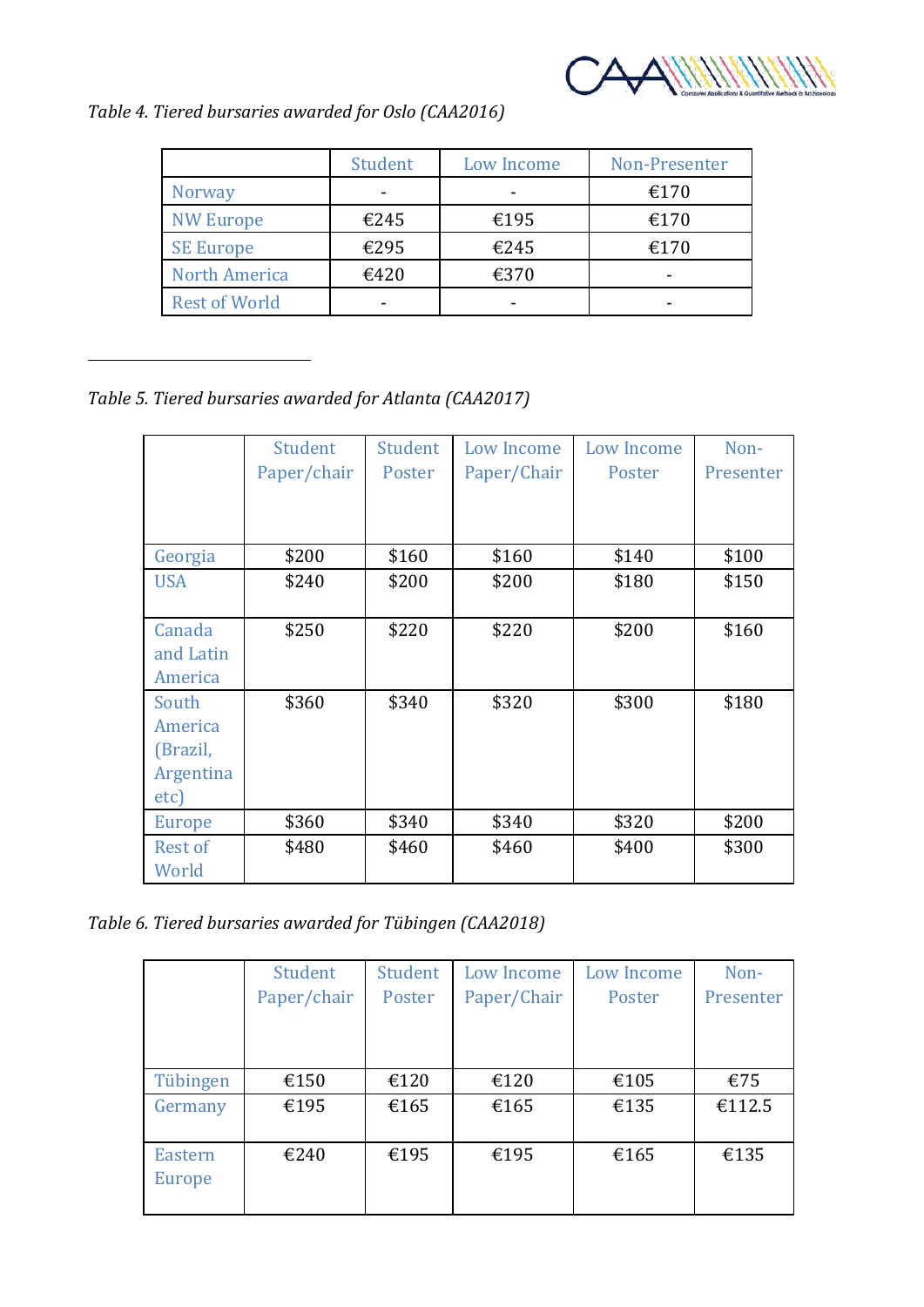| Western        | €240 | €195 | €195 | €165 | €120 |  |
|----------------|------|------|------|------|------|--|
| Europe         |      |      |      |      |      |  |
| <b>North</b>   | €450 | €360 | €360 | €300 | €195 |  |
| America        |      |      |      |      |      |  |
| <b>Rest of</b> | €600 | €570 | €570 | €480 | €375 |  |
| World          |      |      |      |      |      |  |

*Table 7. Tiered bursaries awarded for Kraków (CAA2019)* 

|                                 | Student     | Student | <b>Low Income</b> | <b>Low Income</b> | Non-      |
|---------------------------------|-------------|---------|-------------------|-------------------|-----------|
|                                 | Paper/chair | Poster  | Paper/Chair       | Poster            | Presenter |
|                                 |             |         |                   |                   |           |
| <b>Kraków</b>                   | € 180       | €144    | €144              | €126              | €90       |
| Poland                          | €234        | €198    | €198              | €162              | €135.00   |
| <b>Eastern</b><br><b>Europe</b> | € 288       | €234    | €234              | €198              | €162      |
| Western<br><b>Europe</b>        | € 288       | €234    | € 234             | €198              | € 144     |
| <b>North</b><br>America         | € 540       | €432    | €432              | € 360             | € 234     |
| Rest of the<br>world            | €720        | € 684   | € 684             | € 576             | €450      |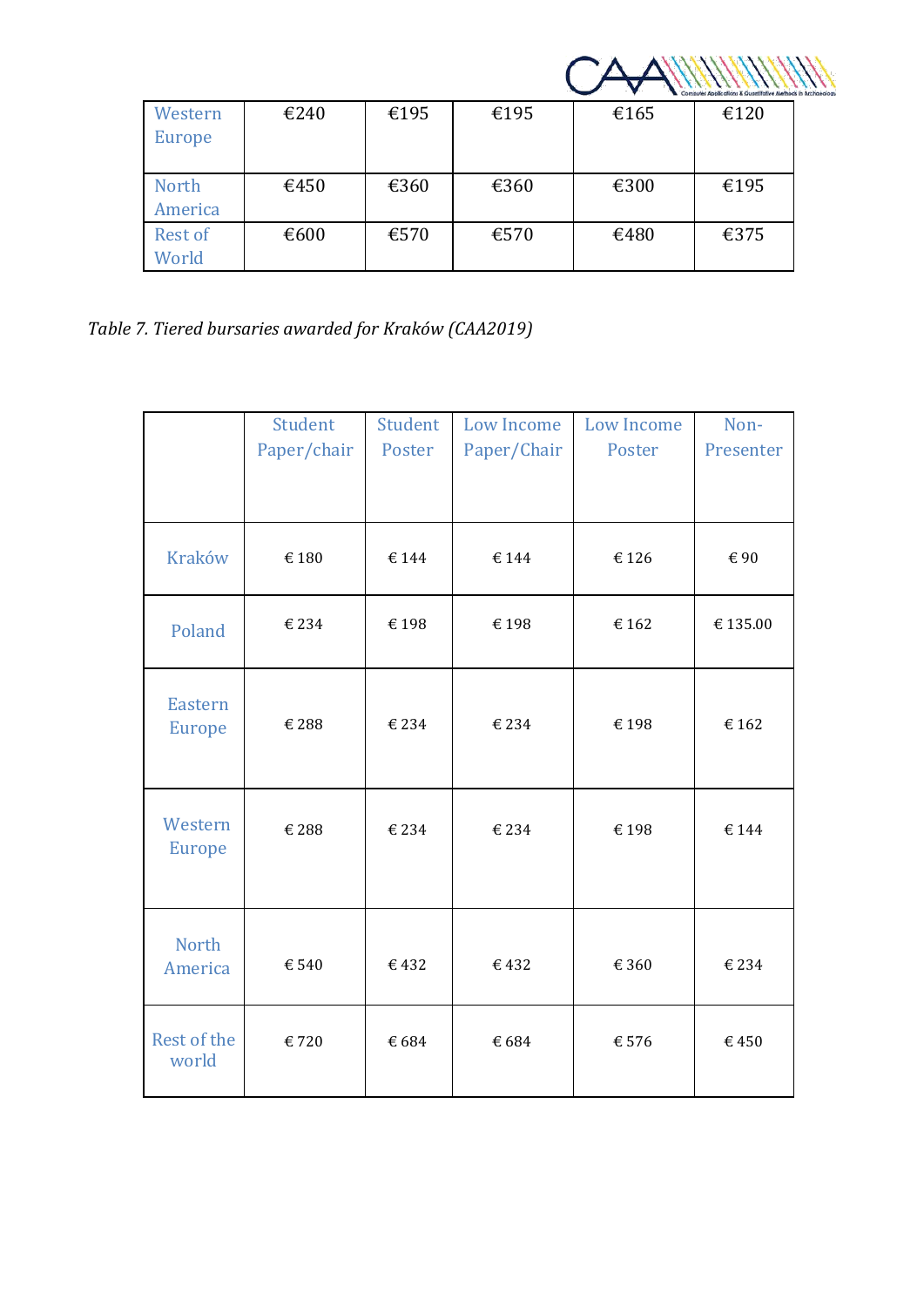

|  | Table 8. Expected tiered bursaries awarded for Oxford (CAA2022) |  |  |  |
|--|-----------------------------------------------------------------|--|--|--|
|--|-----------------------------------------------------------------|--|--|--|

|                | Student     | Student | Low Income  | Low Income | Non-      |
|----------------|-------------|---------|-------------|------------|-----------|
|                | Paper/chair | Poster  | Paper/Chair | Poster     | Presenter |
|                |             |         |             |            |           |
|                |             |         |             |            |           |
| <b>Oxford</b>  | €200        | €160    | €160        | €140       | €100      |
| <b>England</b> |             |         |             |            |           |
| and Wales      | €260        | €220    | €220        | €180       | €150      |
| <b>Eastern</b> |             |         |             |            |           |
| <b>Europe</b>  | €320        | €260    | €260        | €220       | €180      |
| Western        |             |         |             |            |           |
| <b>Europe</b>  | €320        | €260    | €260        | €220       | €160      |
| <b>North</b>   |             |         |             |            |           |
| America        | €600        | €480    | €480        | €400       | €260      |
| <b>Rest of</b> |             |         |             |            |           |
| World          | €800        | €760    | €760        | €640       | €500      |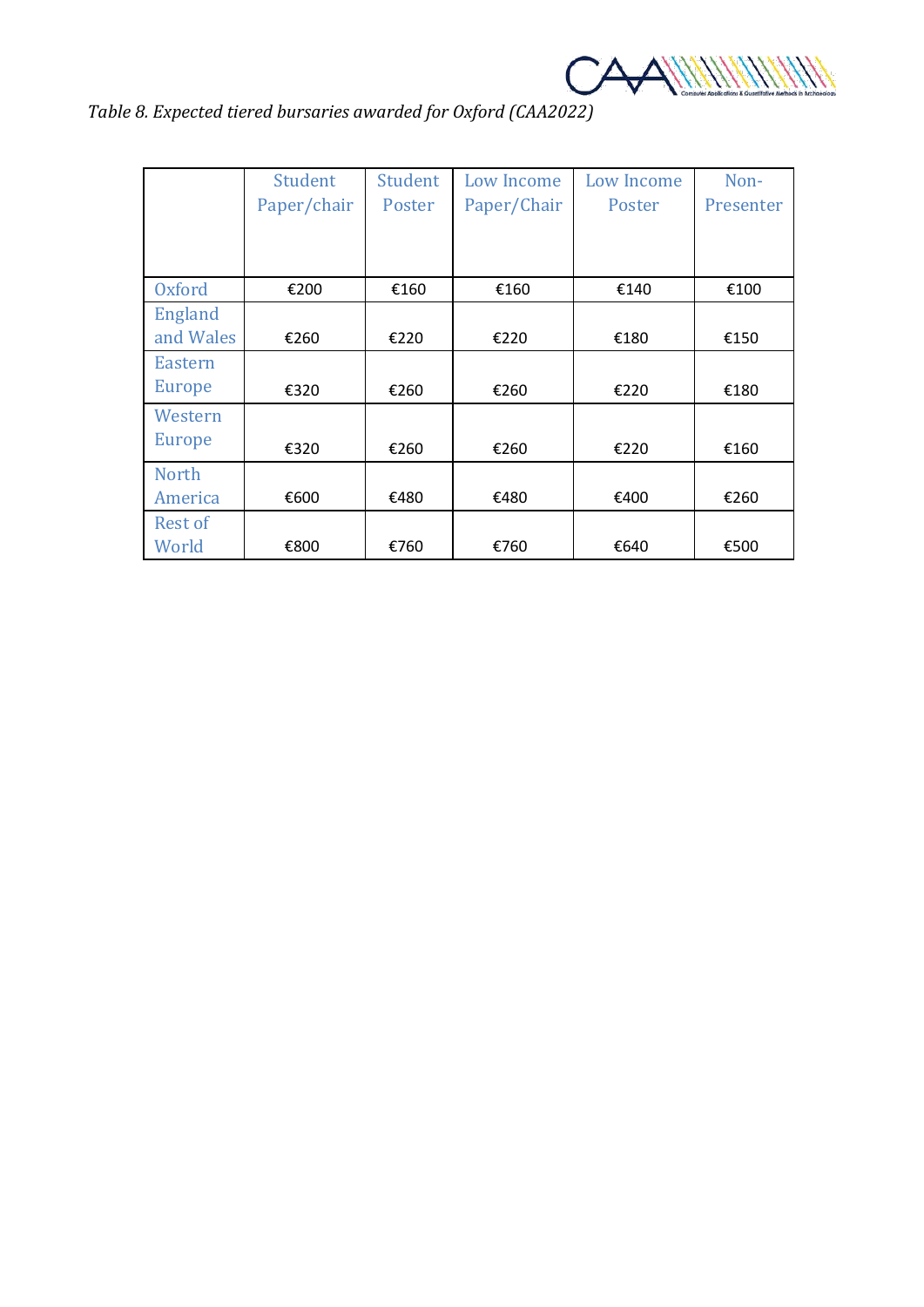## 8. Bursary Amounts

- 8.1. Amounts awarded for bursaries will be agreed amongst the Bursary Committee, based on the amount available for bursaries specified by the Treasurer/Local Organiser and the total number of applications received. These amounts will then be circulated to the Steering Committee and published on the CAA website. A degree of flexibility should be retained, with higher awards being made at the discretion of the Bursary Committee in special circumstances.
- 8.2. The amount available for bursaries will be based on the total amount in the bursary fund. A minimum amount from the bursary fund should be retained as a surplus for the following financial year. This figure should be agreed a year in advance by the Steering Committee once the hosts for subsequent annual CAA conferences have been agreed at the AGM. Larger amounts should be retained where demand for bursaries for the future annual conferences is anticipated to be high.
- 8.3. 5% of the amount available for bursaries should be retained for late/emergency applications (these will only be exceptional circumstances) and appeals against the decision of the Bursary Committee. Any unspent balance of the amount retained for late/emergency applications should be returned to the bursary fund for the following annual CAA conference. The remaining 95% of the amount available for bursaries should be used to calculate the base amount awarded to bursary applicants.
- 8.4. The base amount awarded as a bursary should be multiplied to reflect the status and geographic origin of the applicant. Multipliers based broadly on the bursaries amounts awarded for Perth, Paris, Oslo, Atlanta and Tübingen are shown in tables 7 to 10. These multipliers should be reviewed annually by the Bursary Committee.

|                          | Student | Low Income | Non-Presenter |
|--------------------------|---------|------------|---------------|
| <b>Western Australia</b> |         | 0.25       |               |
| <b>Rest of Australia</b> |         | 0.85       |               |
| <b>European Union</b>    | 1.4     | 1.25       | 0.75          |
| <b>North America</b>     | 1.4     | 1.25       | 0.75          |
| <b>Rest of World</b>     |         | 1 1 5      |               |

*Table 9. Multipliers based on the bursaries awarded for Perth (CAA2013)* 

*Table 10. Multipliers based on the bursaries awarded for Paris (CAA2014)* 

|                       | Student | Low Income | Non-Presenter |
|-----------------------|---------|------------|---------------|
| <b>United Kingdom</b> |         | 0.85       | 0.5           |
| <b>European Union</b> | 1.15    |            | በ 75          |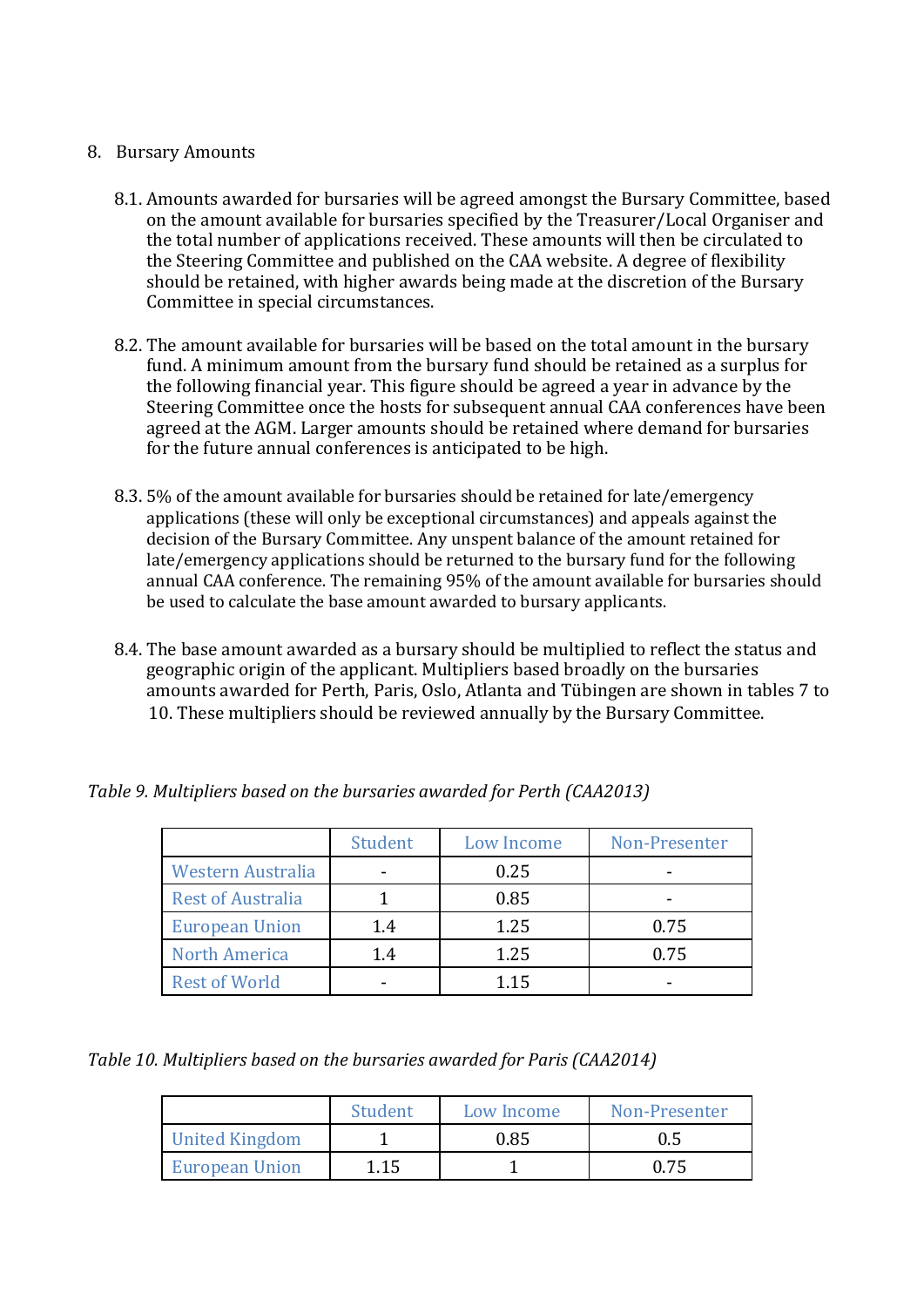| North America | 1.J  | 1.35   |  |
|---------------|------|--------|--|
| Rest of World | 1.65 | ل ، با |  |

*Table 11. Multipliers based on the bursaries awarded for Oslo (CAA2016)* 

|                      | Student | Low Income | Non-Presenter |
|----------------------|---------|------------|---------------|
| <b>Norway</b>        |         |            | 0.85          |
| <b>NW Europe</b>     | 1.25    |            | 0.85          |
| <b>SE Europe</b>     | 1.5     | 1.25       | 0.85          |
| <b>North America</b> | 2.15    | 1.85       |               |
| <b>Rest of World</b> |         |            |               |

*Table 12. Multipliers based on the bursaries awarded for Atlanta (CAA2017)* 

|                                           | Student      | Student      | Low Income   | Low Income     | Non-         |
|-------------------------------------------|--------------|--------------|--------------|----------------|--------------|
|                                           | Paper/chair  | Poster       | Paper/Chair  | Poster         | Presenter    |
|                                           |              |              |              |                |              |
| Georgia                                   | $\mathbf{1}$ | 0.8          | 0.8          | 0.7            | 0.5          |
| <b>USA</b>                                | 1.2          | $\mathbf{1}$ | $\mathbf{1}$ | 0.9            | 0.75         |
| Canada<br>and Latin<br>America            | 1.25         | 1.1          | 1.1          | $\mathbf{1}$   | 0.8          |
| South<br>America<br>(Brazil,<br>Argentina | 1.8          | 1.7          | 1.6          | 1.5            | 0.9          |
| etc)<br><b>Europe</b>                     | 1.8          | 1.7          | 1.7          | 1.6            | $\mathbf{1}$ |
| Rest of                                   | 2.4          | 2.3          | 2.3          | $\overline{2}$ | 1.5          |
| World                                     |              |              |              |                |              |

*Table 13. Multipliers based on the bursaries awarded for Tübingen (CAA2018)* 

|          | Student     | Student | Low Income  | Low Income | Non-      |
|----------|-------------|---------|-------------|------------|-----------|
|          | Paper/chair | Poster  | Paper/Chair | Poster     | Presenter |
|          |             |         |             |            |           |
|          |             |         |             |            |           |
|          |             |         |             |            |           |
| Tübingen |             | 0.8     | 0.8         | 0.7        | 0.5       |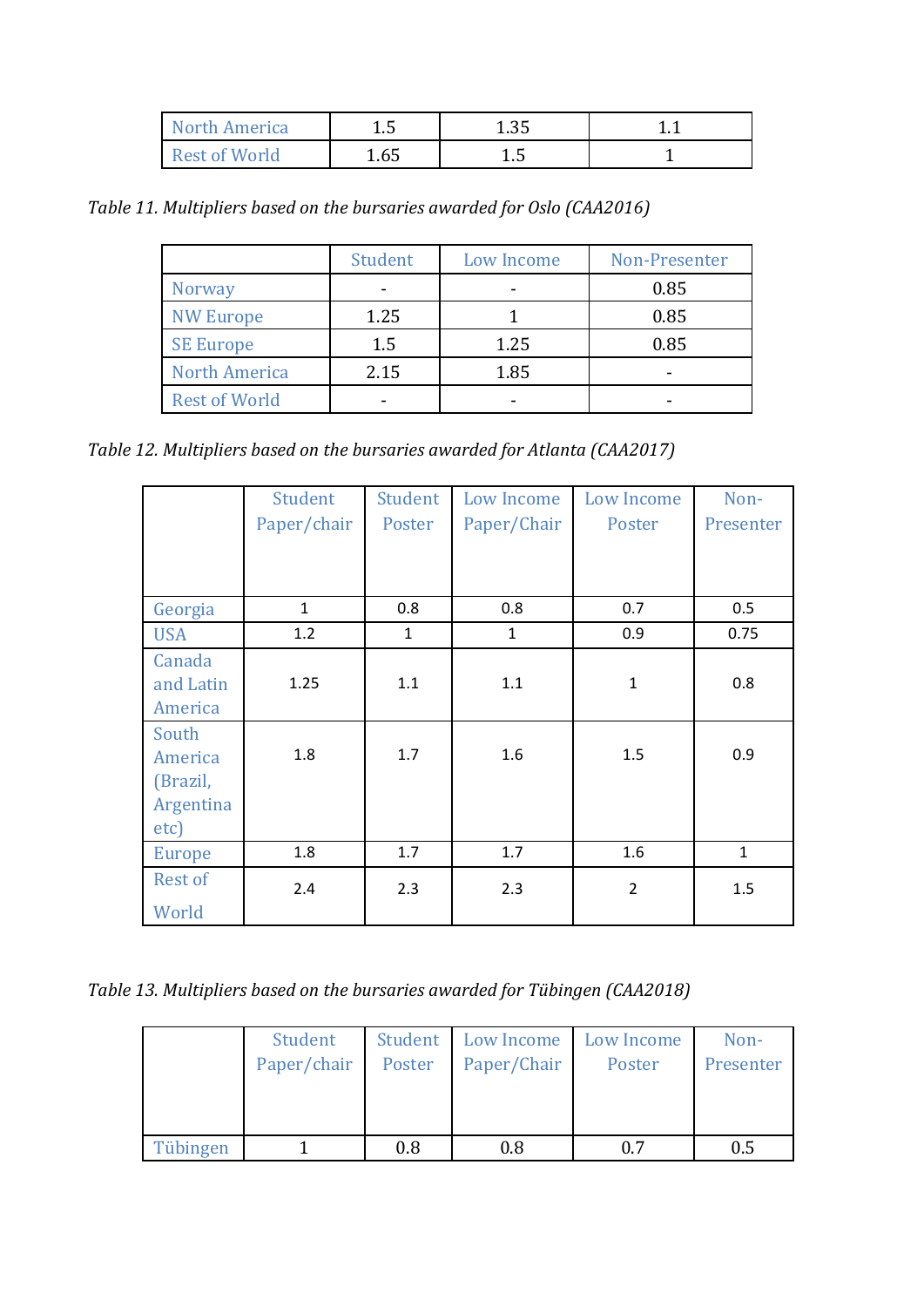| Germany                  | 1.3            | 1.1 | 1.1 | 0.9            | 0.75 |
|--------------------------|----------------|-----|-----|----------------|------|
|                          |                |     |     |                |      |
| <b>Eastern</b>           | 1.6            | 1.3 | 1.3 | 1.1            | 0.9  |
| Europe                   |                |     |     |                |      |
| Western<br><b>Europe</b> | 1.6            | 1.3 | 1.3 | 1.1            | 0.8  |
| <b>North</b><br>America  | 3              | 2.4 | 2.4 | $\overline{2}$ | 1.3  |
| Rest of<br>World         | $\overline{4}$ | 3.8 | 3.8 | 3.2            | 2.5  |

*Table 14. Multipliers based on the bursaries awarded for Kraków (CAA2019)* 

|                                 | Student<br>Paper/chair | Student<br>Poster | Low Income<br>Paper/Chair | Low Income<br>Poster | Non-<br>Presenter |
|---------------------------------|------------------------|-------------------|---------------------------|----------------------|-------------------|
|                                 |                        |                   |                           |                      |                   |
| <b>Kraków</b>                   | $\mathbf{1}$           | 0.8               | 0.8                       | 0.7                  | 0.5               |
| Poland                          | 1.3                    | 1.1               | 1.1                       | 0.9                  | 0.75              |
| <b>Eastern</b><br><b>Europe</b> | 1.6                    | 1.3               | 1.3                       | 1.1                  | 0.9               |
| Western<br><b>Europe</b>        | 1.6                    | 1.3               | 1.3                       | 1.1                  | 0.8               |
| <b>North</b><br>America         | 3                      | 2.4               | 2.4                       | $\overline{2}$       | 1.3               |
| Rest of<br>World                | $\overline{4}$         | 3.8               | 3.8                       | 3.2                  | 2.5               |

- 8.5. Amounts awarded to applicants from different geographic regions should reflect the costs of travel to the conference. For example, larger amounts should be awarded to applicants from North America when the conference is held in Europe. Conversely, larger amounts should be awarded to applicants from the European Union when the conference is held in North America. The costs of travel within the host nation/state should not be underestimated and, to this end, consultation with the Local Organising Committee is strongly recommended.
- 8.6. Whilst bursaries continue to be paid in cash, the amounts awarded should be rounded to the nearest convenient multiple of the local currency to facilitate the process of distributing bursaries at the annual CAA conference. Should electronic payments be